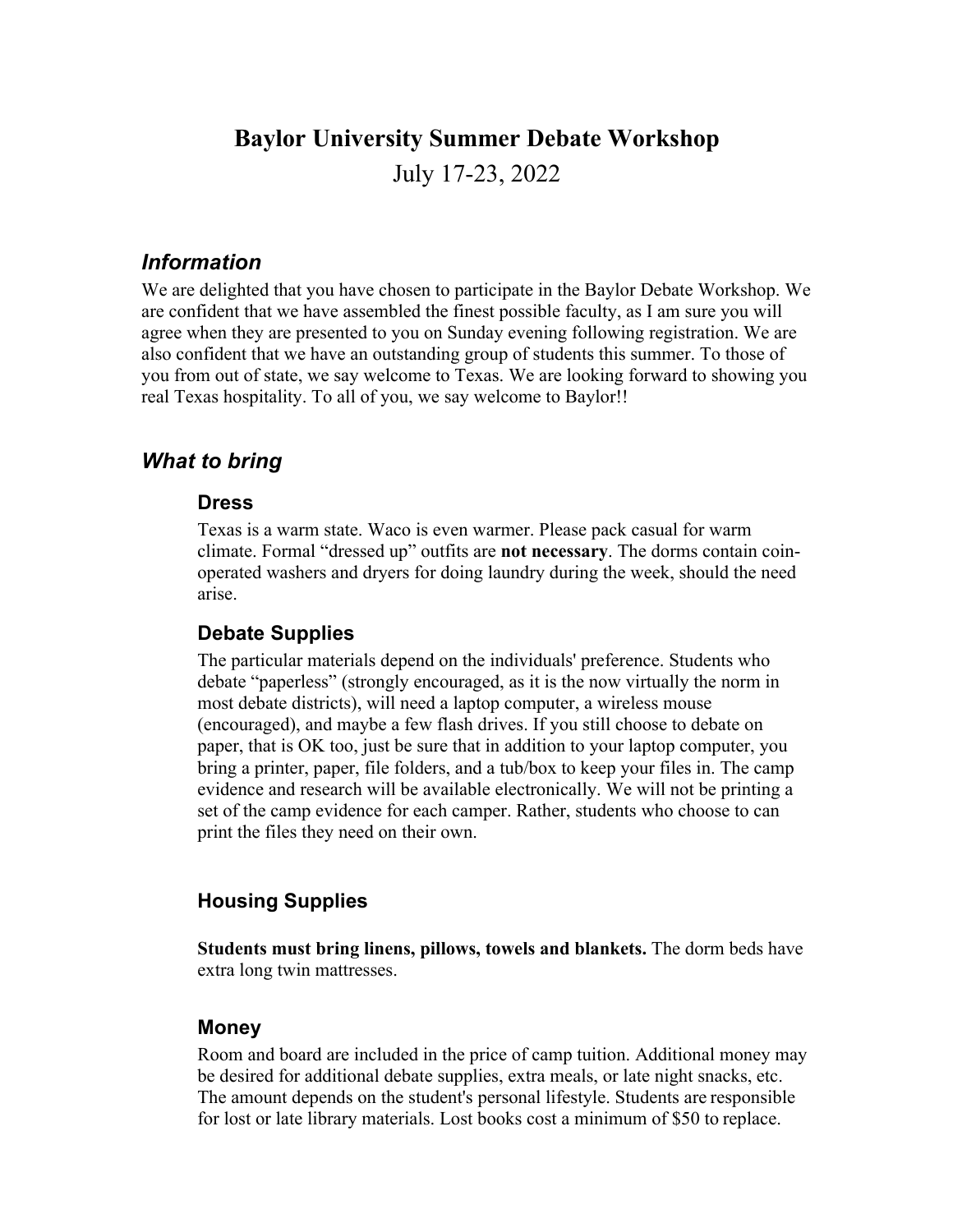## *Transportation*

Is basically up to you. We will NOT provide transportation to or from the Dallas or Austin airports. If you fly into either of those cities for the workshop, you must arrange your own transportation to the Baylor campus. We WILL provide a shuttle service to and from the Waco airport, but you should communicate your flight details to the workshop director no later than **July 8, 2022**, so that we can plan a shuttle schedule. Students are expected to walk while attending the workshop (to lectures, meals, etc). Those students who drive to the workshop will not be allowed to drive while on campus, nor will campers be allowed to ride with students who drive/commute to the workshop.

# *Registration*

Registration for the workshop will be held from **1 to 4 p.m. on Sunday, July 17, 2022**, in Castellaw Communication Center, Room 101. **Please do not go to the dorms** since your dorm room assignment will be made at registration. Following registration you will have time to move into the dorm, unpack, and have dinner prior to our first all-workshop meeting that evening.

## *Fees*

The workshop fee covers room, board, tuition, health insurance, several handbooks, electronic copies of the camp evidence files, and an activities fee during the workshop. A deposit of \$300.00 is required of all students who are attending at the time of application, and is deducted from the total workshop fee. All fees are due by **June 30, 2022**.

# *Housing Information*

Dorm rooms are designed to accommodate two people depending on the type room. If you have roommate preference(s), please so indicate on the appropriate form; otherwise, we will assign you a roommate at random, adjusted by age. Each dorm will have a Baylor University Resident Director as well as a Debate Workshop Resident Director. Additionally, the great majority of our staff will be housed in the dorms establishing a ratio of at least one staff member/counselor to each ten students. The dorms will also have reasonable curfews. Wi-Fi access is available both in the dormitory and in Baylor buildings.

Your workshop fee covers housing during the workshop. You will be issued a keycard that will provide access to your dormitory room and will also serve as your meal card.

# *Internet Access*

Students will have access to the AirBear wireless internet system, and also to networked computers at Baylor University. Students are also encouraged to call home regularly, and cellphones are permitted, but may be shut off or put in silent mode during lectures or debates.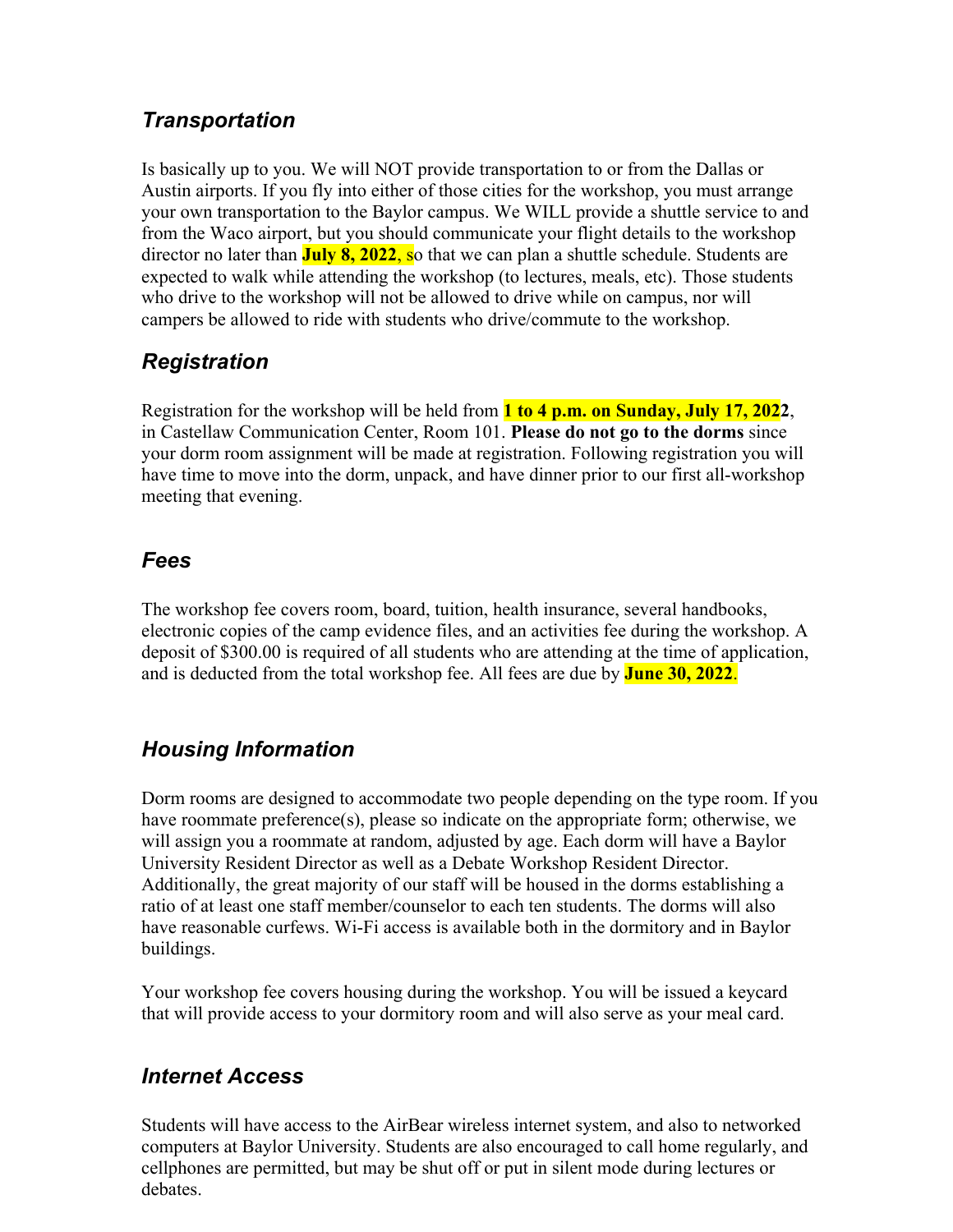# *Communication-Mail*

All mail sent to you during the workshop should be addressed to you as indicated below: (Your Name) Baylor Debaters' Workshop/Baylor University One Bear Place # 97368 Waco, Texas 76798-7368

Express Mail, Federal Express or any overnight mail should be addressed as: (Your Name) Baylor Debaters' Workshop One Bear Place #97368 150 Castellaw Waco, TX 76798

Mail is distributed in the dorms at 11 p.m. each night. (Telephone messages that are not emergencies are delivered at this time also.)

# **Prescription Medications**

If you take prescription medications, you will need to bring a letter of instruction from your physician indicating the appropriate dosage.

# *Leaving campus during the workshop*

Students may leave campus only if they provide both written and verbal permission from a parent or guardian. Call the workshop director, Dr. Edwards, at 254-744-2443. The written permission can be e-mailed (Richard Edwards@baylor.edu) or faxed to 254-710-1563. All of the students' needs can be met within the campus perimeter, which includes the Baylor Student Union, specialty shops, cleaners, convenience stores, post office, and fast food establishments. We discourage students from bringing a car, but if they do, they may not use it during the workshop without the consent of the workshop director. Students will be required to turn in their keys to the workshop director at registration.

# *Cancellations and Refunds*

No refund of any amount is available for students who are participants in the workshop and who:

- are requested to leave the workshop for disciplinary reasons
- leave the Institute in violation of workshop rules

We realize that from time to time a situation may arise that necessitates the cancellation of the program; this is especially true in the current Covid environment. In the event the workshop is cancelled by Baylor University, a refund will be issued to you.